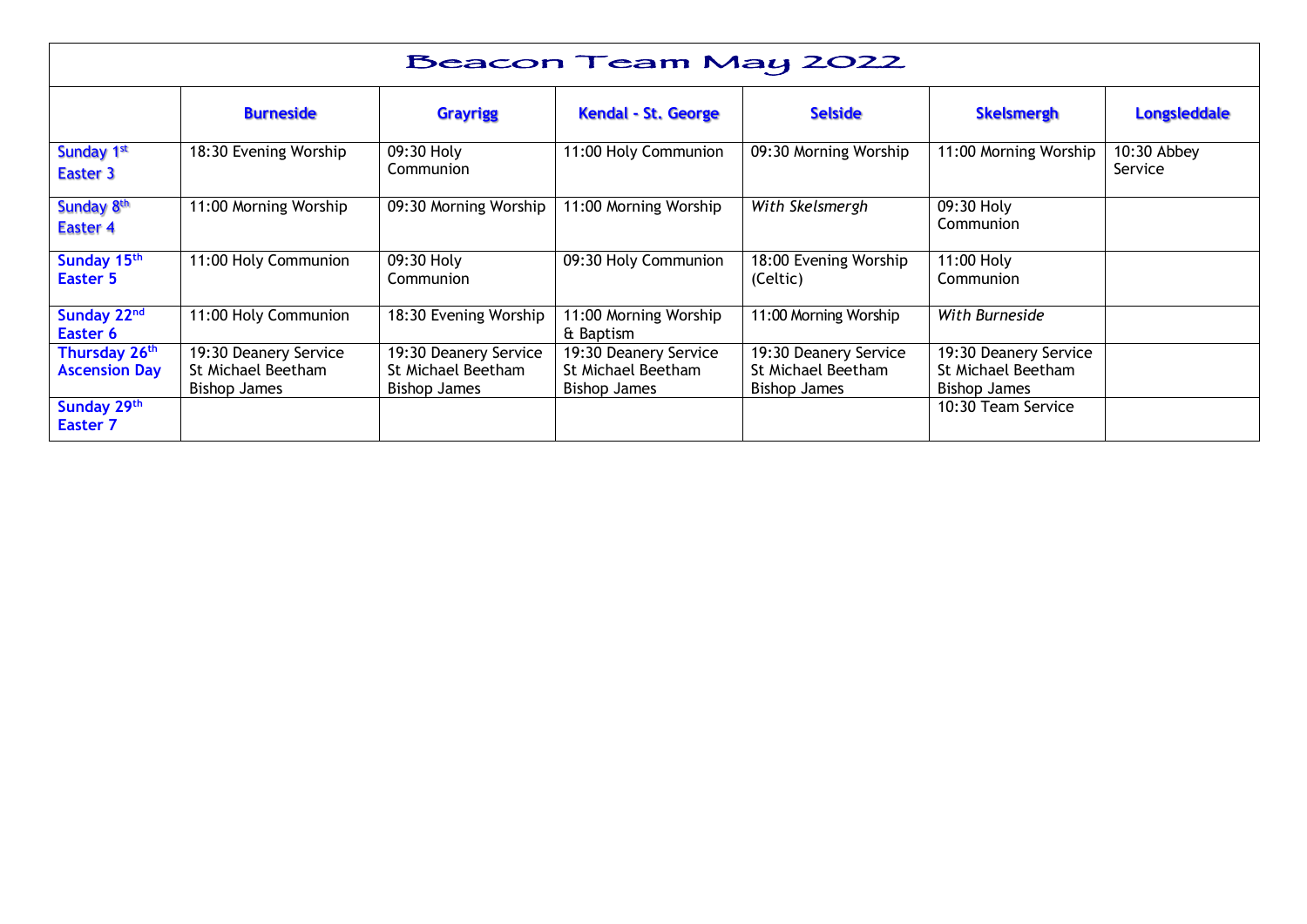| Beacon Team Rota June 2022                                      |                         |                         |                                    |                                            |                               |                          |  |  |
|-----------------------------------------------------------------|-------------------------|-------------------------|------------------------------------|--------------------------------------------|-------------------------------|--------------------------|--|--|
|                                                                 | <b>Burneside</b>        | <b>Grayrigg</b>         | <b>Kendal - St. George</b>         | <b>Selside</b>                             | <b>Skelsmergh</b>             | <b>Longsleddale</b>      |  |  |
| <b>Sunday 5th</b><br><b>Pentecost</b><br><b>Queen's Jubilee</b> | 18:30 Evening Worship   | 09:30 Holy<br>Communion | 11:00 Holy Communion               | 09:30 Morning Worship                      | 11:00 Morning Worship         | $10:30$ Abbey<br>Service |  |  |
| Sunday 12th<br><b>Trinity Sunday</b>                            | 11:00 Morning Worship   | 09:30 Morning Worship   | 11:00 Morning Worship              | 09:30 Holy Communion                       | With Selside                  |                          |  |  |
| <b>Sunday 19th</b><br><b>Trinity 1</b>                          | 11:00 Holy<br>Communion | 09:30 Holy<br>Communion | <b>Holy Communion</b><br>9.30 TR   | Evening Worship (BCP)<br>$6.00 \text{ CK}$ | Holy Communion<br>11.00 TR/CC |                          |  |  |
| <b>Sunday 26th</b><br><b>Trinity 2</b>                          | 11:00 Holy<br>Communion | 18:30 Evening Worship   | 11:00 Morning Worship<br>& Baptism | 11:00 Morning Worship                      | With Burneside                |                          |  |  |